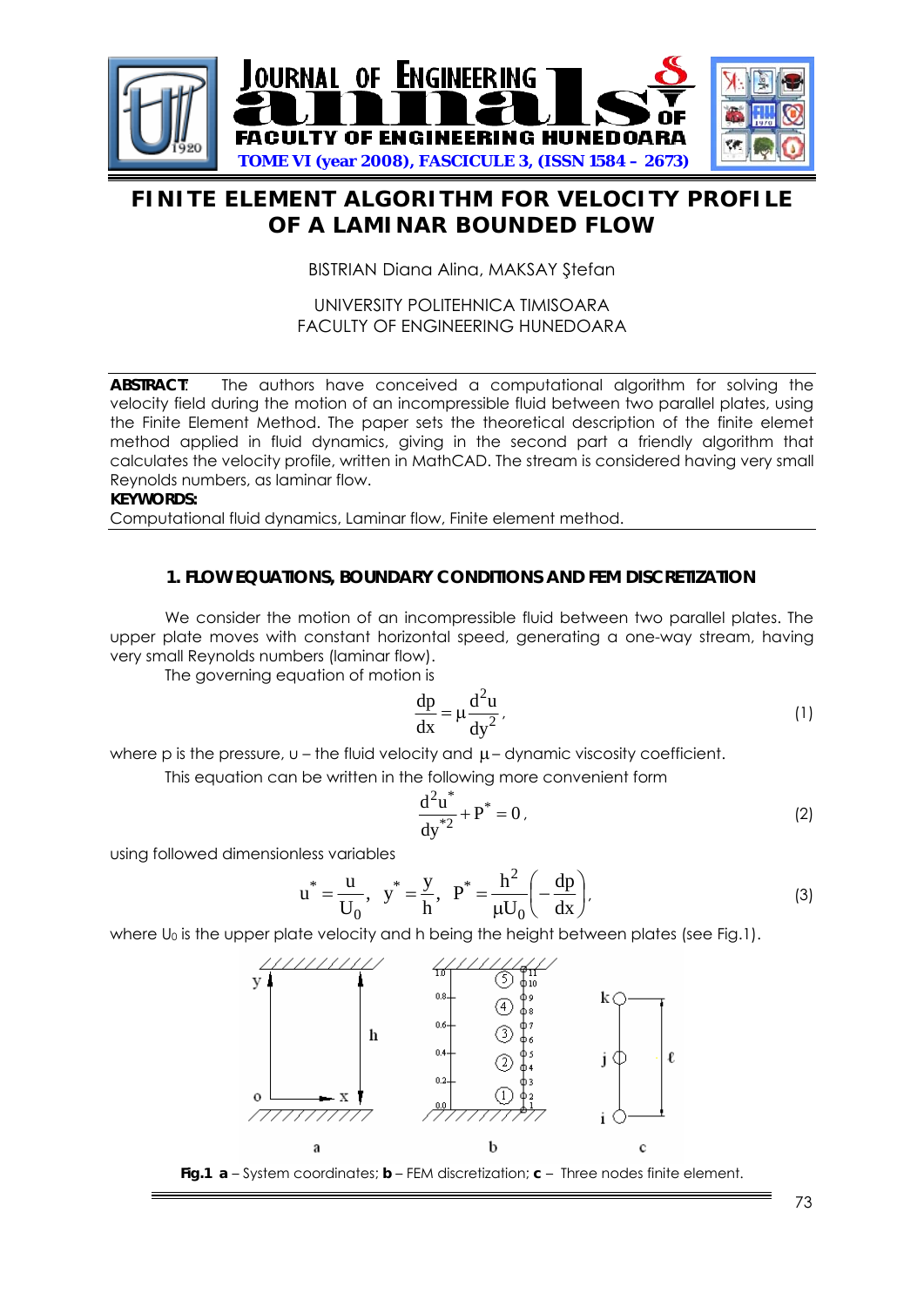



The boundary conditions needed for computing the flow within a solution domain are

$$
u^* = 0 \text{ for } y^* = 0
$$
  

$$
u^* = 1 \text{ for } y^* = 1.
$$
 (4)

### **2. REQUIREMENTS ON FINITE ELEMENT SHAPE FUNCTIONS**

In order to obtain the expressions of the element shape functions, we consider the continuous function

$$
u(y) = \alpha_1 + \alpha_2 y + \alpha_3 y^2. \tag{5}
$$

When written out in component form, results the system as below

$$
\begin{cases} \alpha_1 + \alpha_2 y_i + \alpha_3 y_i^2 = u_i \\ \alpha_1 + \alpha_2 y_j + \alpha_3 y_j^2 = u_j \\ \alpha_1 + \alpha_2 y_k + \alpha_3 y_k^2 = u_k \end{cases}
$$
 (6)

For a finite element e, which can be seen in Figure 1c, having the length  $\ell$  and three nodes i, j, k, let us consider

$$
y_i = 0, \quad y_j = \frac{\ell}{2}, \quad y_k = \ell \tag{7}
$$

and substitution of these in system (6) lead to the next results

 $\wedge$ 

$$
\alpha_1 = u_i, \ \alpha_2 = \frac{1}{\ell} \left( -3u_i + 4u_j - u_k \right), \ \alpha_3 = \frac{2}{\ell^2} \left( u_i - 2u_j + u_k \right).
$$
 (8)

Including relations (8) in equation (5) lead to expression

$$
\mathbf{u} = \left(1 - \frac{2\mathbf{y}^*}{\ell}\right)\left(1 - \frac{\mathbf{y}^*}{\ell}\right)\mathbf{u}_i + \frac{4\mathbf{y}^*}{\ell}\left(1 - \frac{\mathbf{y}^*}{\ell}\right)\mathbf{u}_j + \frac{\mathbf{y}^*}{\ell}\left(\frac{2\mathbf{y}^*}{\ell} - 1\right)\mathbf{u}_k
$$
\n(9)

and the element shape functions are

$$
N_i(y^*) = \left(1 - \frac{2y^*}{\ell}\right)\left(1 - \frac{y^*}{\ell}\right), N_j(y^*) = \frac{4y^*}{\ell}\left(1 - \frac{y^*}{\ell}\right), N_k(y^*) = -\frac{y^*}{\ell}\left(1 - \frac{2y^*}{\ell}\right).
$$
 (10)

We can now approximate the velocity on a finite element domain by function

$$
u = N_{i}(y^{*})u_{i} + N_{j}(y^{*})u_{j} + N_{k}(y^{*})u_{k}, \qquad (11)
$$

which satisfies equation (2). Following calculations in the Galerkin's method, we obtained the governing equations in matrix form, for the components of fluid velocity, considering the stream crossing a single finite element  $\overline{a}$ 

$$
\begin{bmatrix}\n\int_{0}^{\ell} \frac{dN_{i}}{dy^{*}} \frac{dN_{i}}{dy^{*}} dy^{*} & \int_{0}^{\ell} \frac{dN_{i}}{dy^{*}} \frac{dN_{j}}{dy^{*}} dy^{*} & \int_{0}^{\ell} \frac{dN_{i}}{dy^{*}} \frac{dN_{k}}{dy^{*}} dy^{*} \\
\int_{0}^{\ell} \frac{dN_{j}}{dy^{*}} \frac{dN_{i}}{dy^{*}} dy^{*} & \int_{0}^{\ell} \frac{dN_{j}}{dy^{*}} \frac{dN_{j}}{dy^{*}} dy^{*} & \int_{0}^{\ell} \frac{dN_{j}}{dy^{*}} \frac{dN_{k}}{dy^{*}} dy^{*}\n\end{bmatrix}\n\begin{bmatrix}\nu_{i} \\
u_{i} \\
u_{j} \\
u_{j} \\
u_{j} \\
u_{j}\n\end{bmatrix} = \n\begin{bmatrix}\n\int_{0}^{\ell} N_{i} P^{*} dy^{*} - (\frac{\hat{d}u}{dy^{*}})_{y_{i}^{*}} \\
\int_{0}^{\ell} N_{i} P^{*} dy^{*} - (\frac{\hat{d}u}{dy^{*}})_{y_{i}^{*}} \\
\int_{0}^{\ell} \frac{dN_{k}}{dy^{*}} \frac{dN_{k}}{dy^{*}} dy^{*} & \int_{0}^{\ell} \frac{dN_{k}}{dy^{*}} \frac{dN_{k}}{dy^{*}} dy^{*}\n\end{bmatrix} \n\begin{bmatrix}\nu_{i} \\
u_{j} \\
u_{k}\n\end{bmatrix} = \n\begin{bmatrix}\n\int_{0}^{\ell} N_{i} P^{*} dy^{*} - (\frac{\hat{d}u}{dy^{*}})_{y_{i}^{*}} \\
\int_{0}^{\ell} N_{k} P^{*} dy^{*} + (\frac{\hat{d}u}{dy^{*}})_{y_{k}}\n\end{bmatrix}
$$
\n(12)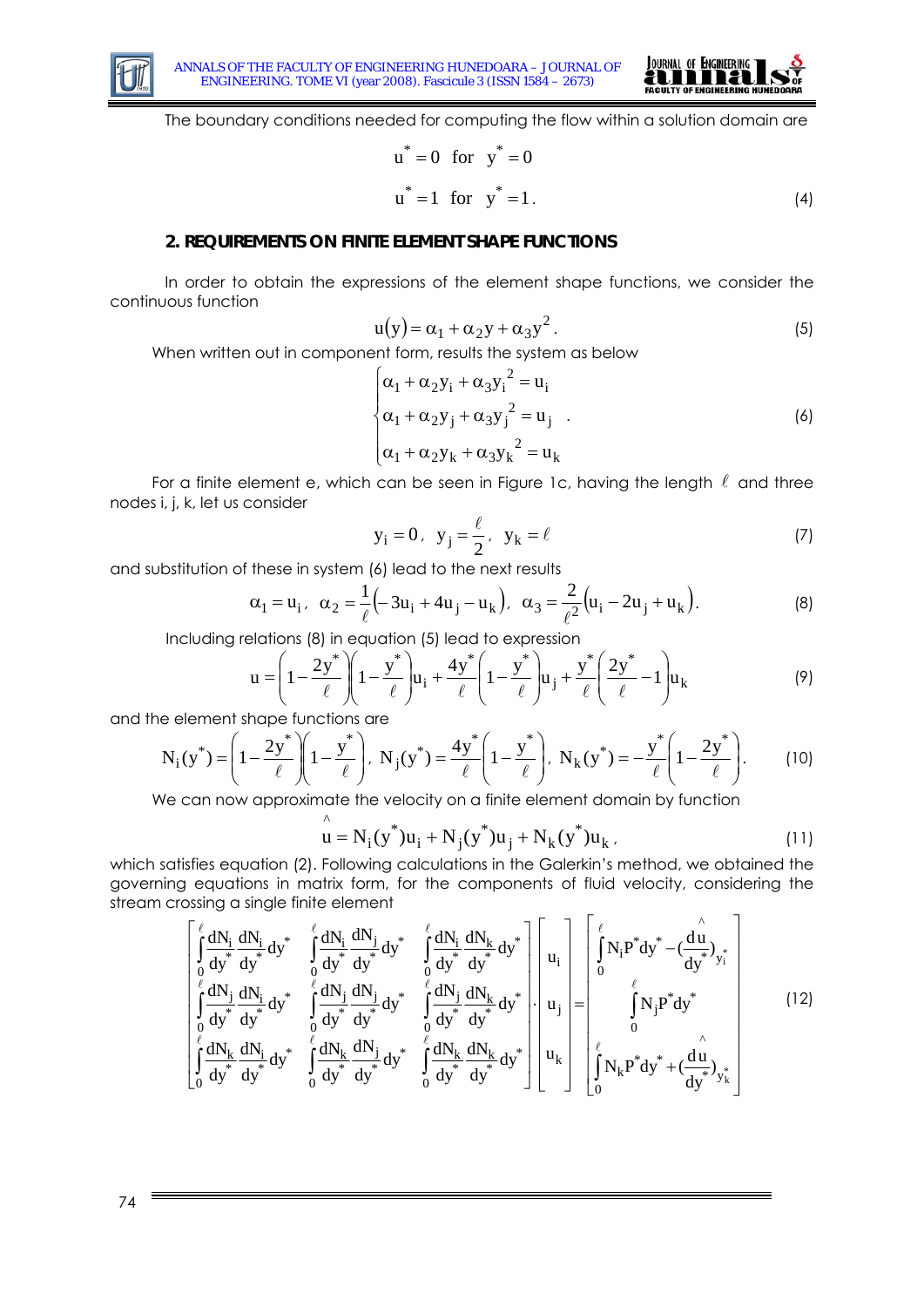

 $\Lambda$ 



Differentiate the velocity function (11) we get the followed relations

$$
\left(\frac{du}{dy^*}\right)_{y_i^*} = \frac{dN_i}{dy^*}\left|_{y_i^*} \cdot u_i + \frac{dN_j}{dy^*}\right|_{y_i^*} \cdot u_j + \frac{dN_k}{dy^*}\left|_{y_i^*} \cdot u_k\right|
$$
\n
$$
\left(\frac{du}{dy^*}\right)_{y_k^*} = \frac{dN_i}{dy^*}\left|_{y_k^*} \cdot u_i + \frac{dN_j}{dy^*}\right|_{y_k^*} \cdot u_j + \frac{dN_k}{dy^*}\left|_{y_k^*} \cdot u_k\right|
$$
\n(13)

which can be substitute in (12), giving the matrix equation for a finite element

$$
k^{} \cdot u^{} = F^{} \tag{14}
$$

where

$$
k^{}=\left[\begin{matrix} \int\limits_0^\ell\frac{dN_i}{dy} \frac{dN_i}{dy} dy^* +\frac{dN_i}{dy} \Bigg|_{y_i^*} & \int\limits_0^\ell\frac{dN_i}{dy} \frac{dN_j}{dy} dy^* +\frac{dN_j}{dy} \Bigg|_{y_i^*} & \int\limits_0^\ell\frac{dN_i}{dy} \frac{dN_k}{dy} dy^* +\frac{dN_k}{dy} \Bigg|_{y_i^*} \\ \int\limits_0^\ell\frac{dN_j}{dy} \frac{dN_j}{dy} dy^* & \int\limits_0^\ell\frac{dN_j}{dy} \frac{dN_j}{dy} dy^* & \int\limits_0^\ell\frac{dN_j}{dy} \frac{dN_k}{dy} dy^* \\ \int\limits_0^\ell\frac{dN_k}{dy} \frac{dN_i}{dy} dy^* -\frac{dN_i}{dy^*} \Bigg|_{y_k^*} & \int\limits_0^\ell\frac{dN_k}{dy} \frac{dN_j}{dy} dy^* & \int\limits_0^\ell\frac{dN_k}{dy} \frac{dN_k}{dy} dy^* \\ \int\limits_0^\ell\frac{dN_k}{dy} \frac{dN_k}{dy} dy^* -\frac{dN_k}{dy^*} \Bigg|_{y_k^*} & \int\limits_0^\ell\frac{dN_k}{dy^*} \frac{dN_k}{dy^*} \frac{dN_k}{dy^*} dy^* -\frac{dN_k}{dy^*} \Bigg|_{y_k^*} \end{matrix}\right].
$$

### **3. FINITE ELEMENT ALGORITHM FOR VELOCITY FIELD**

Having the matrix equation that defines the velocity components along a finite element, we are now able to assembly the system matrix equation, that describes the velocity profile along the FEM discretization (see Fig.1b). The next algorithm, written using MathCad computer algebra system, afford the facility to introduce a desired number of finite elements and also, a conceivable value of pressure gradient along x.

ORIGIN  $\equiv$  1 Value of P:  $P := 10$ Number of finite elements:  $n := 4$ Nodes:  $nmod := 2 \cdot n + 1$ 

Length of an element:

$$
\ln \frac{1}{n}
$$

Element shape functions:

$$
N1 (y) := \left(1 - 2 \cdot \frac{y}{1u}\right) \cdot \left(1 - \frac{y}{1u}\right) N2 (y) := 4 \cdot \frac{y}{1u} \cdot \left(1 - \frac{y}{1u}\right) N3 (y) := \frac{-y}{1u} \cdot \left(1 - 2 \cdot \frac{y}{1u}\right)
$$

$$
k_{1,1} := \left[\int_0^{1u} \left(\frac{d}{dy} N1 (y)\right) \cdot \left(\frac{d}{dy} N1 (y)\right) dy\right] \qquad k_{1,2} := \int_0^{1u} \left(\frac{d}{dy} N1 (y)\right) \cdot \left(\frac{d}{dy} N2 (y)\right) dy
$$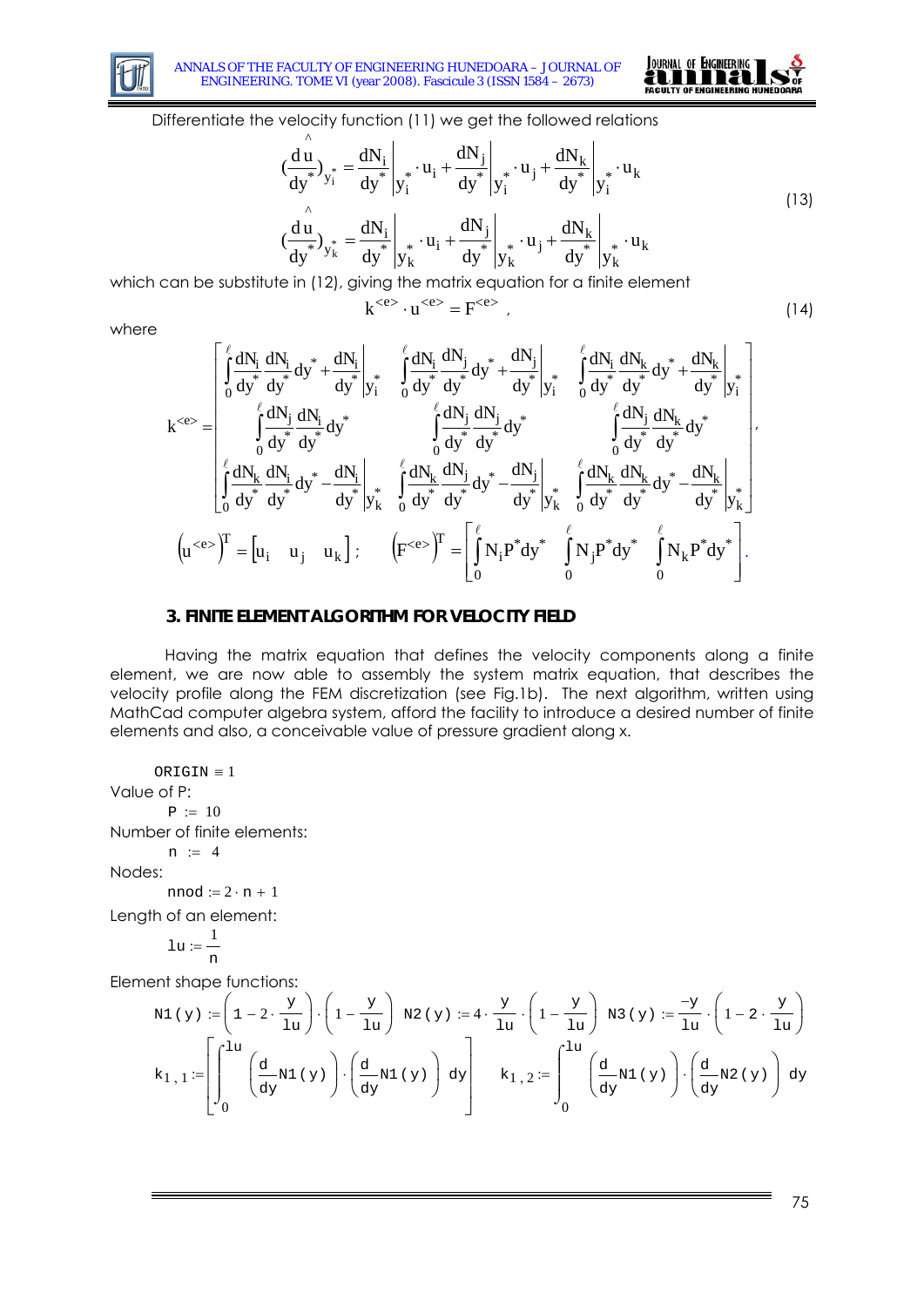

ANNALS OF THE FACULTY OF ENGINEERING HUNEDOARA – JOURNAL OF ENGINEERING. TOME VI (year 2008). Fascicule 3 (ISSN 1584 – 2673)



$$
k_{1,3} := \int_{0}^{1u} \left(\frac{d}{dy} N1(y)\right) \cdot \left(\frac{d}{dy} N3(y)\right) dy \quad k_{2,2} := \int_{0}^{1u} \left(\frac{d}{dy} N2(y)\right) \cdot \left(\frac{d}{dy} N2(y)\right) dy
$$
  
\n
$$
k_{2,3} := \int_{0}^{1u} \left(\frac{d}{dy} N2(y)\right) \cdot \left(\frac{d}{dy} N3(y)\right) dy \quad k_{3,3} := \int_{0}^{1u} \left(\frac{d}{dy} N3(y)\right) \cdot \left(\frac{d}{dy} N3(y)\right) dy
$$
  
\n
$$
k_{2,1} := k_{1,2} \quad k_{3,1} := k_{1,3} \quad k_{3,2} := k_{2,3}
$$

Elemental matrix:

|                                                                    | $9.33333333333327 -10.66666666666623 1.33333333333321$ |  |
|--------------------------------------------------------------------|--------------------------------------------------------|--|
| $k =$ -10.6666666666666623 21.3333333333333336 -10.666666666666671 |                                                        |  |
| $($ 1.3333333333333321 -10.666666666666671 9.333333333333334 /     |                                                        |  |

Constructing the global system matrix:

$$
KF := \n\begin{bmatrix}\n\text{for } i \in 1.. \mod & KFE := \n\begin{bmatrix}\n\text{for } j \in 1.. \mod & KFE = \n\end{bmatrix} \\
\text{KFE} & \text{for } j \in \{0, 1, 2, 3, 4\}\n\end{bmatrix} \\
\text{KFE} & \text{for } j \in \{2 \cdot e - 1\}.. (2 \cdot e + 1) \\
\text{for } j \in \{2 \cdot e - 1\}.. (2 \cdot e + 1) \\
\text{for } j \in \{2 \cdot e - 1\}.. (2 \cdot e + 1) \\
\text{KFE}_{i, j} \leftarrow KFE_{i, j} + K_{i-p, j-p}\n\end{bmatrix} \\
\text{MCE} = \n\begin{bmatrix}\n9.333 & -10.667 & 1.333 & 0 & 0 & 0 & 0 & 0 \\
-10.667 & 21.333 & -10.667 & 0 & 0 & 0 & 0 & 0 \\
1.333 & -10.667 & 18.667 & -10.667 & 1.333 & 0 & 0 & 0 & 0 \\
0 & 0 & -10.667 & 21.333 & -10.667 & 1.333 & 0 & 0 & 0 & 0 \\
0 & 0 & 1.333 & -10.667 & 18.667 & -10.667 & 1.333 & 0 & 0 \\
0 & 0 & 0 & 0 & -10.667 & 21.333 & -10.667 & 1.333 & 0 & 0 \\
0 & 0 & 0 & 0 & 0 & 0 & -10.667 & 1.333 & -10.667 & 1.333 & -10.667 \\
0 & 0 & 0 & 0 & 0 & 0 & 0 & -10.667 & 1.333 & -10.667 &
$$

Elemental column vector of the right hand side of equation (14):

$$
te := \begin{pmatrix} \int_{0}^{1u} M1(y) \cdot P \ dy \\ 0 \\ \int_{0}^{1u} M2(y) \cdot P \ dy \\ 0 \end{pmatrix} \qquad te = \begin{pmatrix} 0.41666666666666667 \\ 1.666666666666667 \\ 0.416666666666667 \end{pmatrix}
$$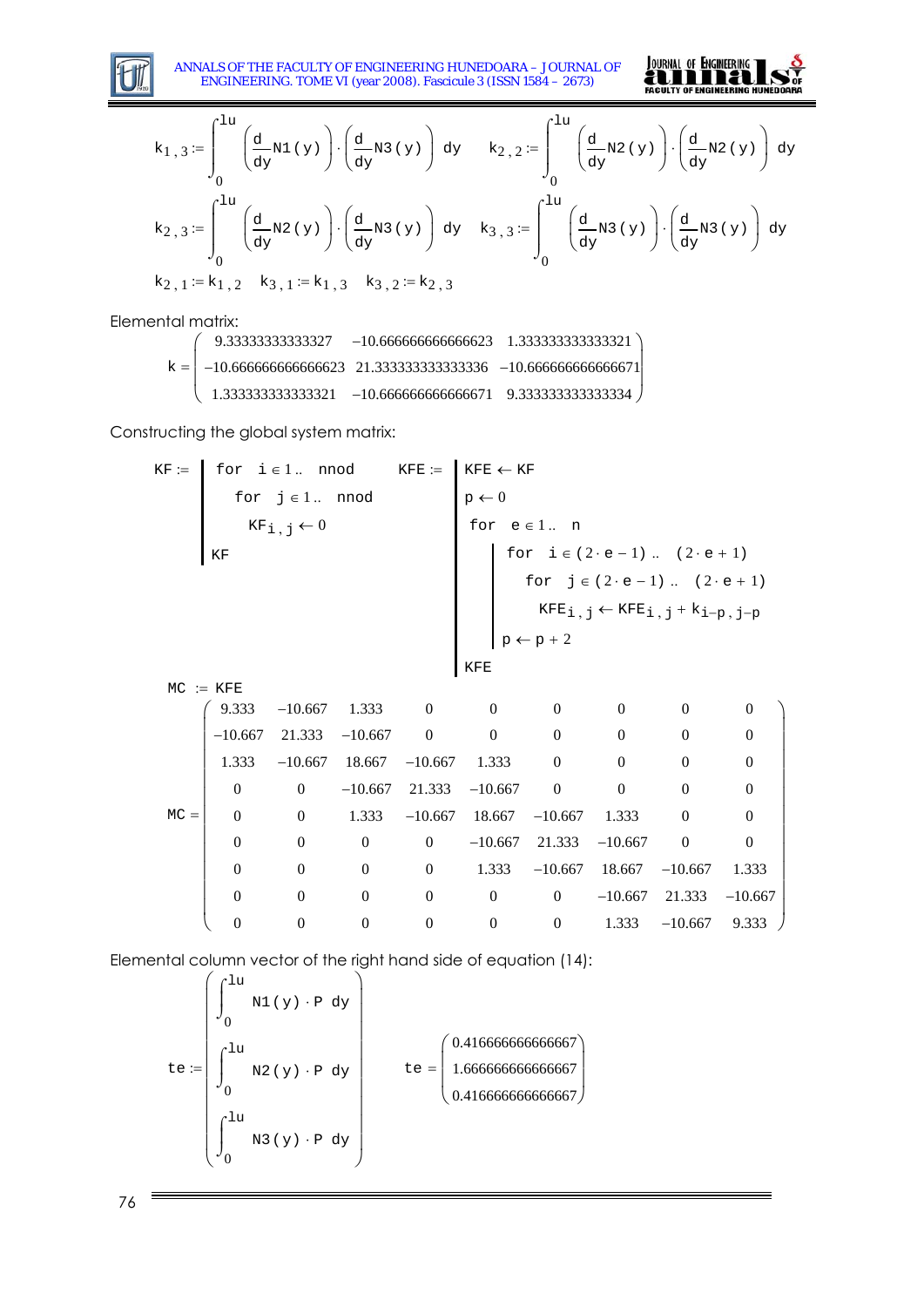



Assembly the global vector of the right hand side of equation (14):  $TL :=$  $TL_i \leftarrow 0$  $f:=$  for i $\in 1$ .. nnod TLE := TLE  $\leftarrow$  TL TL  $p \leftarrow 0$  $\texttt{TLE}_i ← \texttt{TLE}_i + \texttt{te}_{i-p}$ for  $i \in (2 \cdot e - 1)$  ..  $(2 \cdot e + 1)$  $p \leftarrow p + 2$ for  $e \in 1$  ... n TLE Boundary conditions: TLE  $1 := 0$  $TLE_{nnod} := 1$  $TLE_{nnod-2} := -MC_{nnod-2}$ , nnod +  $TLE_{nnod-2}$  $TLE_{nnod-1} := -MC_{nnod-1}$ , nnod +  $TLE_{nnod-1}$ Review the system column vector Without boundary conditions: Applying boundary conditions:  $TLE = | 0.8333333333333333 |$  $(0.41666666666667)$ 1.666666666666667 0.833333333333333 1.666666666666667 1.666666666666667 0.833333333333333 1.666666666666667  $\bigg( 0.4166666666666667$  $\mathsf I$  $\mathsf I$  $\mathsf I$  $\mathsf I$  $\mathsf I$  $\mathsf I$  $\mathsf I$  $\mathsf I$ ⎜ ⎝  $\setminus$ ⎟ ⎟ ⎟ ⎟ ⎟ ⎟ ⎟ ⎟ ⎟ ⎟ ⎠  $TLE = | 0.83333333333333333 |$  $\Omega$ 1.666666666666667 0.833333333333333 1.666666666666667 1.666666666666667 −0.499999999999987 12.333333333333337 ⎟ 1  $\big($  $\mathsf I$  $\overline{a}$  $\overline{a}$  $\overline{a}$  $\overline{a}$  $\overline{a}$  $\overline{a}$  $\overline{a}$ ⎜  $\mathsf I$ ⎝  $\setminus$  $\overline{\phantom{a}}$ ⎟  $\overline{\phantom{a}}$ ⎟ ⎟ ⎟  $^7$ ⎟ ⎠  $MFC := MC$   $i := 2$ .. nnod  $j := 1$ .. (nnod - 1)  $MFC_1$ ,  $1 := 1$ MFC  $1$ ,  $i \equiv 0$ MFC nnod,  $j \equiv 0$  $\texttt{MFC}_{\texttt{nnod}, \texttt{nnod}} \coloneqq 1 \quad \texttt{MFC}_{\texttt{i}, 1} \coloneqq 0$ MFC  $j$ , nnod  $\coloneq 0$ The system matrix with boundary conditions applied:  $MFC =$  $\left( \begin{array}{c} 1 \end{array} \right)$  $\Omega$ 0 0  $\begin{array}{|c} 0 \\ \hline \end{array}$ 0 0 0  $\begin{pmatrix} 0 \end{pmatrix}$ 0 21.333 −10.667 −10.667 18.667 −10.667 1.333 0 0  $\overline{0}$  $\overline{0}$ 0  $\Omega$  $\Omega$ −10.667 21.333 −10.667 1.333 −10.667 18.667 −10.667 1.333 0 0 0 0 0 0 0 0 0 0 0 0 −10.667 21.333 −10.667 1.333 −10.667 18.667 −10.667 0 0 0  $\theta$ 0 0 0 0 0  $\Omega$ 0 0 0 −10.667 0  $\Omega$ 0 0 0 0 0 21.333  $\overline{0}$  $\begin{matrix} 0 \end{matrix}$  $\Omega$  $\theta$  $\Omega$ 0  $\Omega$ 0 1 ⎜  $\lfloor$  $\mathsf I$  $\mathsf I$  $\lfloor$  $\mathsf I$  $\lfloor$  $\mathsf I$  $\mathsf I$ ⎝  $\overline{\phantom{a}}$  $\overline{\phantom{a}}$  $\overline{\phantom{a}}$  $\overline{\phantom{a}}$  $\overline{\phantom{a}}$  $\overline{\phantom{a}}$  $\overline{\phantom{a}}$  $\overline{\phantom{a}}$  $\overline{\phantom{a}}$  $\overline{\phantom{a}}$  $\overline{\phantom{a}}$ ⎠ dim  $:=$  dim  $_1 \leftarrow 0$ dim  $k \leftarrow (k - 1) \cdot \frac{1}{\text{mod}}$  $\leftarrow$  (k – 1) ·  $\frac{1}{\text{mod } -1}$ for  $k \in 2$  ... nnod dim  $\dim^T = (0 \quad 0.125 \quad 0.25 \quad 0.375 \quad 0.5 \quad 0.625 \quad 0.75 \quad 0.875 \quad 1)$ "dim" is a column vector that express the height coordinate of each node.